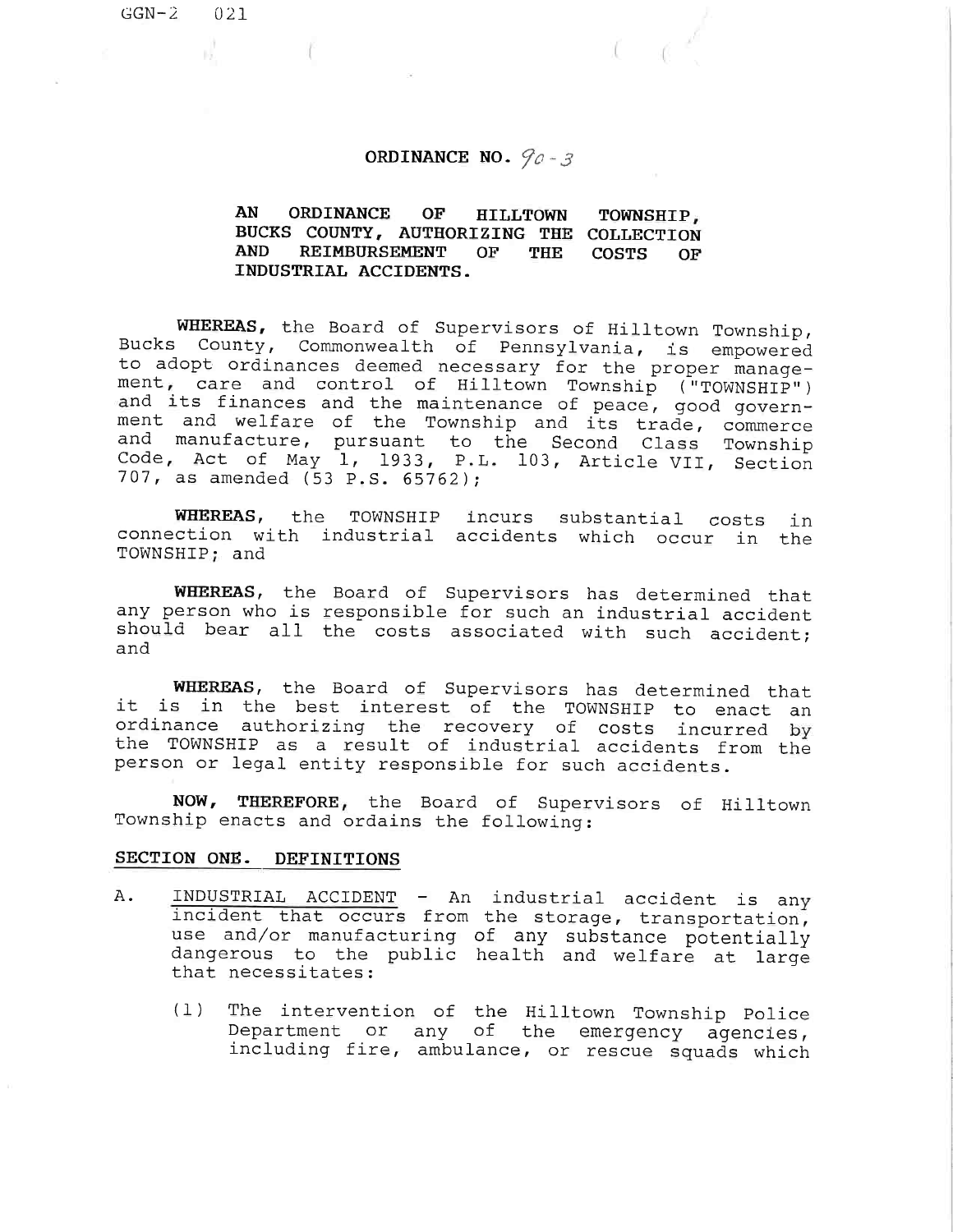may serve Hilltown Township including but not limited to the fire companies, or any rescue squad operating or providing service in Hilltown Township or the Hilltown Township Emergency Management Organization;

- (2) The need for clean-up and/or abatement measures to be performed by Township employees, or other matters resulting in expense to the TOWNSHIP.
- B. BUSINESS - Any person or persons, corporation, partnership, or other entity engaged in the buying, selling, storing, transferring, transporting and/or manufacturing of properties, merchandise, chemicals or other fuels, goods, and who do so for any form of compensation.
- PUBLIC THOROUGHFARE Bridges, State Highways, Township  $\mathsf{C}$  . Streets, any Navigable Waterways or other roadways or water courses owned by a TOWNSHIP governm unit, or other privately owned street, parking lo or access way to which the public has access.

# SECTION TWO. COST OF INDUSTRIAL ACCIDENTS

- A. The Business on whose premises an Industrial Accid occurs shall bear all costs that occur as a dir or consequential result of such Industrial Accident. In the event an Industrial Accident occurs during transportation on a public thoroughfare, or in delivery to an entity other than a Business as defined in Section One, (B) hereinabove, the entity or which who own or had custody and/or control of the vehicle and, substance involved in the Industrial Accident sha bear all costs that occur as a direct or consequential result of such accident. Nothing contained herein shall prevent such business or entity from recovering any incurred or subsequent costs from a third party whose negligence may have caused such Industrial Accident.
- In the event that any person undertakes, either volun-**B**. tarily or upon order of the Emergency Management Coordinator or other Township Official to clean-up or abate the effects of an Industrial Accident, the Emergency Management Coordinator may take such action as is necessary to supervise or verify the adequacy of the clean-up or abatement. The Business or Entity described in Section Two, (A) hereinabove shall be liable to the TOWNSHIP for all costs incurred as a result of such supervision or verification.